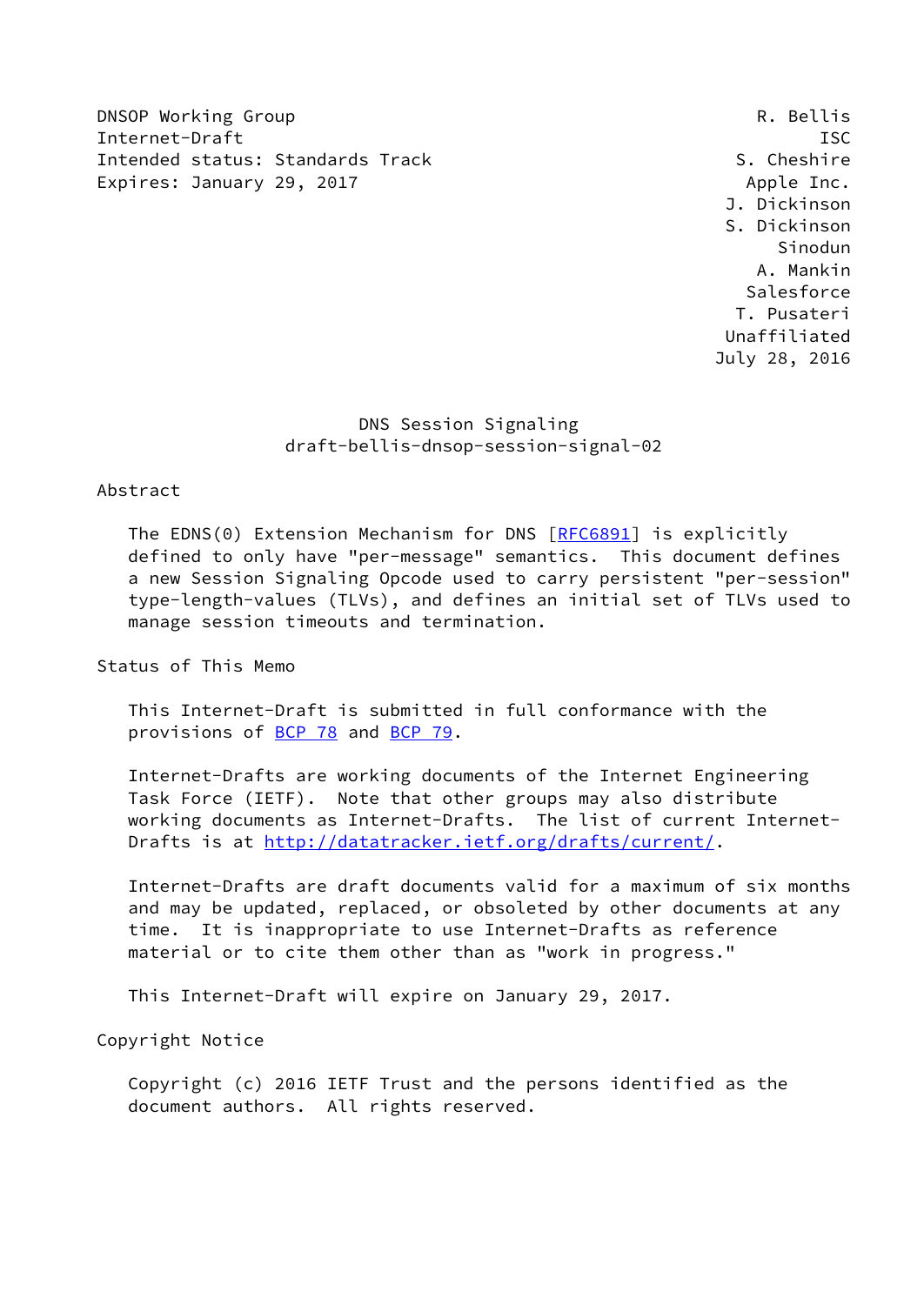<span id="page-1-1"></span>Internet-Draft DNS Session Signaling July 2016

This document is subject to **[BCP 78](https://datatracker.ietf.org/doc/pdf/bcp78)** and the IETF Trust's Legal Provisions Relating to IETF Documents [\(http://trustee.ietf.org/license-info](http://trustee.ietf.org/license-info)) in effect on the date of

 publication of this document. Please review these documents carefully, as they describe your rights and restrictions with respect to this document. Code Components extracted from this document must include Simplified BSD License text as described in Section 4.e of the Trust Legal Provisions and are provided without warranty as described in the Simplified BSD License.

# Table of Contents

|                                                                                                                                                                                                                                                                                                                                                                                                                                                                                  | $\overline{\phantom{0}}$ |
|----------------------------------------------------------------------------------------------------------------------------------------------------------------------------------------------------------------------------------------------------------------------------------------------------------------------------------------------------------------------------------------------------------------------------------------------------------------------------------|--------------------------|
| 2.                                                                                                                                                                                                                                                                                                                                                                                                                                                                               | $\overline{3}$           |
| 3.                                                                                                                                                                                                                                                                                                                                                                                                                                                                               | $\overline{4}$           |
| 3.1.                                                                                                                                                                                                                                                                                                                                                                                                                                                                             | $\overline{4}$           |
| 3.2.                                                                                                                                                                                                                                                                                                                                                                                                                                                                             | $\overline{5}$           |
|                                                                                                                                                                                                                                                                                                                                                                                                                                                                                  | 6                        |
|                                                                                                                                                                                                                                                                                                                                                                                                                                                                                  | $\overline{1}$           |
|                                                                                                                                                                                                                                                                                                                                                                                                                                                                                  | $\overline{1}$           |
| 4.1. Session Management Support TLVs                                                                                                                                                                                                                                                                                                                                                                                                                                             | $\overline{1}$           |
| 4.1.1. "Not Implemented"                                                                                                                                                                                                                                                                                                                                                                                                                                                         | 8                        |
| 4.2. Session Management TLVs                                                                                                                                                                                                                                                                                                                                                                                                                                                     | $\underline{8}$          |
|                                                                                                                                                                                                                                                                                                                                                                                                                                                                                  | $\underline{8}$          |
| 4.2.2. Terminate Session                                                                                                                                                                                                                                                                                                                                                                                                                                                         | 9                        |
| 5.                                                                                                                                                                                                                                                                                                                                                                                                                                                                               | 10                       |
| $5.1$ . DNS Session Signaling Opcode Registration                                                                                                                                                                                                                                                                                                                                                                                                                                | 10                       |
| DNS Session Signaling Type Codes Registry<br>5.2.                                                                                                                                                                                                                                                                                                                                                                                                                                | 10                       |
| 6.                                                                                                                                                                                                                                                                                                                                                                                                                                                                               | 11                       |
| 7.                                                                                                                                                                                                                                                                                                                                                                                                                                                                               | 11                       |
| 8.                                                                                                                                                                                                                                                                                                                                                                                                                                                                               | 11                       |
| Normative References<br>8.1.                                                                                                                                                                                                                                                                                                                                                                                                                                                     | 11                       |
| Informative References 12<br>8.2.                                                                                                                                                                                                                                                                                                                                                                                                                                                |                          |
| Authors' Addresses<br>$\mathbf{a}^{\top} \cdot \mathbf{a}^{\top} \cdot \mathbf{a}^{\top} \cdot \mathbf{a}^{\top} \cdot \mathbf{a}^{\top} \cdot \mathbf{a}^{\top} \cdot \mathbf{a}^{\top} \cdot \mathbf{a}^{\top} \cdot \mathbf{a}^{\top} \cdot \mathbf{a}^{\top} \cdot \mathbf{a}^{\top} \cdot \mathbf{a}^{\top} \cdot \mathbf{a}^{\top} \cdot \mathbf{a}^{\top} \cdot \mathbf{a}^{\top} \cdot \mathbf{a}^{\top} \cdot \mathbf{a}^{\top} \cdot \mathbf{a}^{\top} \cdot \mathbf{$ | <u> 12</u>               |

### <span id="page-1-0"></span>[1](#page-1-0). Introduction

 The use of transports other than UDP for DNS is being increasingly specified, for example, DNS-over-TCP [\[RFC7766](https://datatracker.ietf.org/doc/pdf/rfc7766)], DNS-over-TLS [\[RFC7858](https://datatracker.ietf.org/doc/pdf/rfc7858)] and recent work on DNS Push Notifications [\[I-D.ietf-dnssd-push](#page-12-5)]. Such transports frequently use persistent, long-lived sessions and therefore when using them for transporting DNS messages it is of benefit to have a mechanism that can establish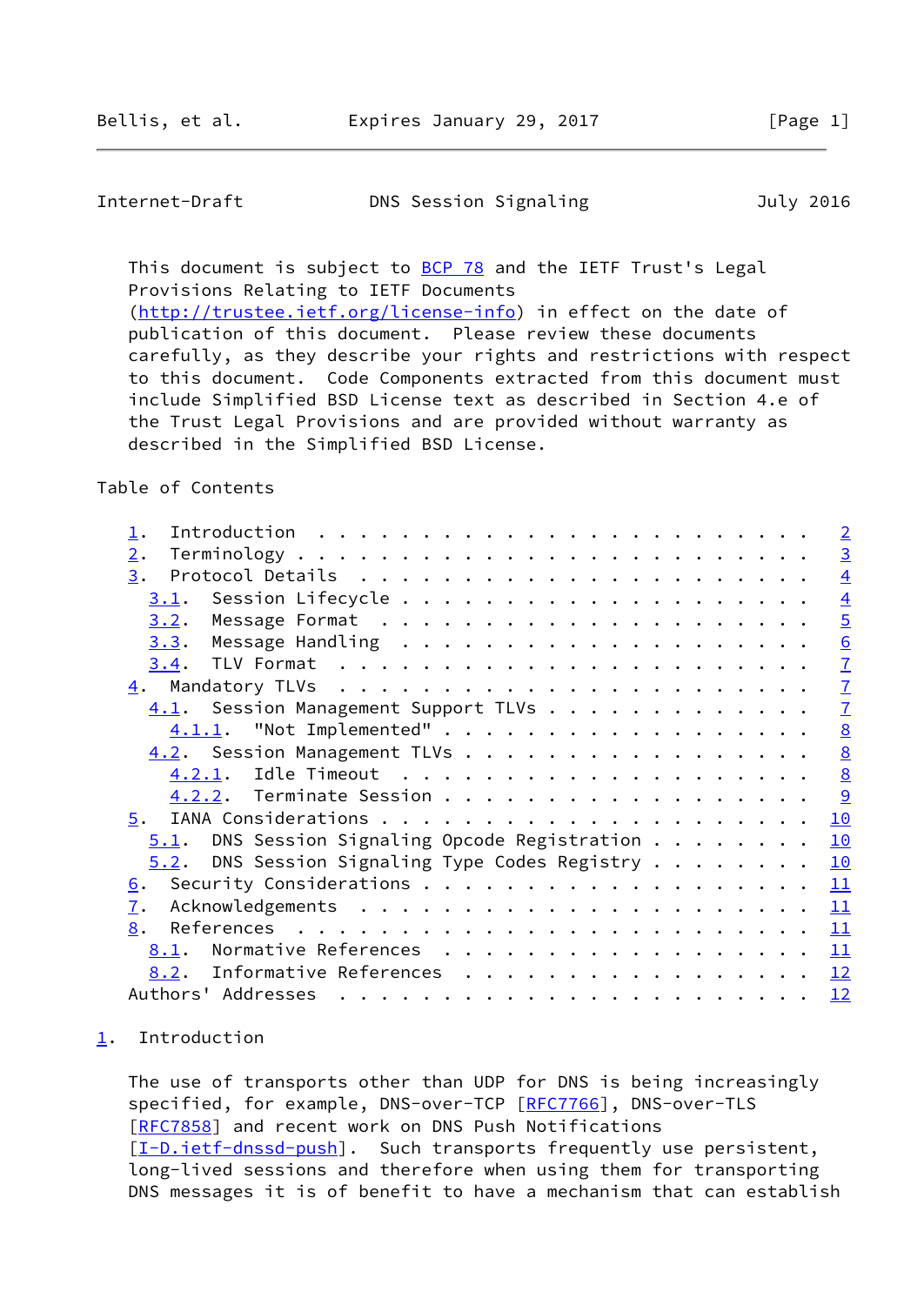parameters associated with those sessions, such as timeouts. In such situations it is also advantageous to support server initiated messages.

| Bellis, et al. | Expires January 29, 2017 | [Page 2] |
|----------------|--------------------------|----------|
|                |                          |          |

<span id="page-2-1"></span>

|  | Internet-Draft | DNS Session Signaling | July 2016 |
|--|----------------|-----------------------|-----------|
|--|----------------|-----------------------|-----------|

The EDNS(0) Extension Mechanism for DNS [\[RFC6891](https://datatracker.ietf.org/doc/pdf/rfc6891)] is explicitly defined to only have "per-message" semantics. Whilst EDNS(0) has been used to signal at least one session related parameter (the EDNS TCP KeepAlive option [\[RFC7828](https://datatracker.ietf.org/doc/pdf/rfc7828)]) the result is less than optimal due to the restrictions imposed by the EDNS(0) semantics and the lack of server initiated signalling. This document defines a new Session Signaling Opcode used to carry persistent "per-session" type-length values (TLVs), and defines an initial set of TLVs used to manage session timeouts and termination.

With EDNS(0), multiple options may be packed into a single OPT RR, and there is no generalized mechanism for a client to be able to tell whether a server has processed or otherwise acted upon each individual option within the combined OPT RR. The specifications for each individual option need to define how each different option is to be acknowledged, if necessary.

 With Session Signaling, in contrast, each Session Signaling operation is communicated in its own separate DNS message, and the RCODE in the response indicates the success or failure of that operation.

 It should be noted that the message format for Session Signaling operations (see [Section 3.2](#page-5-0)) differs from the DNS packet format used for standard queries and responses, in that it has a shorter header (four octets instead of usual twelve octets).

<span id="page-2-0"></span>[2](#page-2-0). Terminology

 The key words "MUST", "MUST NOT", "REQUIRED", "SHALL", "SHALL NOT", "SHOULD", "SHOULD NOT", "RECOMMENDED", "NOT RECOMMENDED", "MAY", and "OPTIONAL" in this document are to be interpreted as described in "Key words for use in RFCs to Indicate Requirement Levels" [[RFC2119\]](https://datatracker.ietf.org/doc/pdf/rfc2119).

 The terms "initiator" and "responder" correspond respectively to the initial sender and subsequent receiver of a Session Signaling TLV, regardless of which was the "client" and "server" in the usual DNS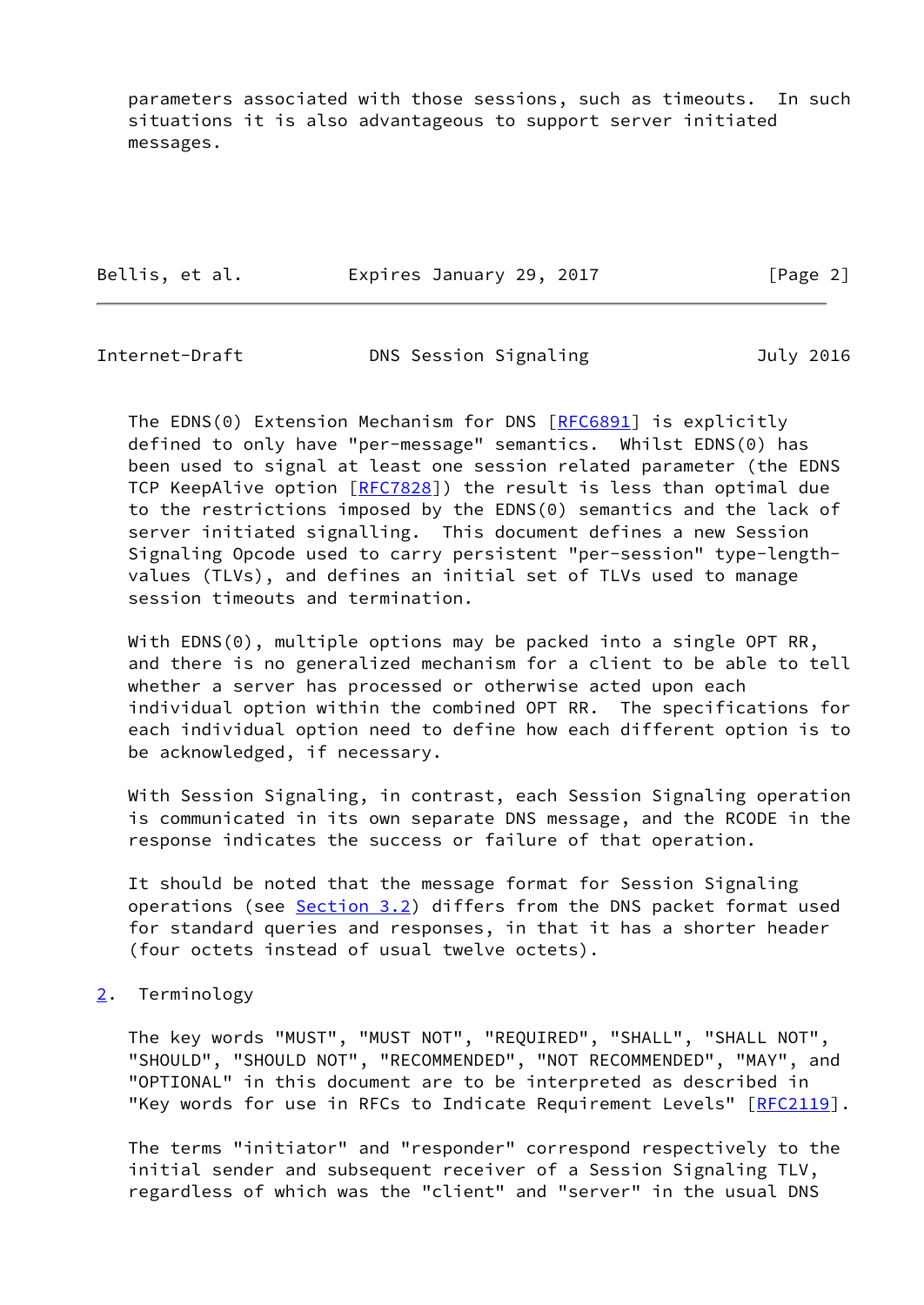sense.

The term "sender" may apply to either an initiator or responder.

 The term "session" in the context of this document means the exchange of DNS messages using an end-to-end transport protocol where:

- o The connection between client and server is persistent and relatively long-lived (i.e. minutes or hours, rather than seconds).
- o Either end of the connection may initiate messages to the other

| Bellis, et al. | Expires January 29, 2017 |  | [Page 3] |
|----------------|--------------------------|--|----------|
|----------------|--------------------------|--|----------|

<span id="page-3-1"></span>

| Internet-Draft<br>DNS Session Signaling | July 2016 |
|-----------------------------------------|-----------|
|-----------------------------------------|-----------|

- o Messages are delivered in order
- <span id="page-3-0"></span>[3](#page-3-0). Protocol Details

 Session Signaling messages MUST only be carried in protocols and in environments where a session may be established according to the definition above. Standard DNS over TCP [\[RFC1035](https://datatracker.ietf.org/doc/pdf/rfc1035)], and DNS over TLS [\[RFC7858](https://datatracker.ietf.org/doc/pdf/rfc7858)] are suitable protocols. DNS over plain UDP is not appropriate since it fails on the requirement for in-order message delivery, and, in the presence of NAT gateways and firewalls with short UDP timeouts, it fails to provide a persistent bi-directional communication channel unless an excessive amount of keepalive traffic is used.

 Session Signaling messages relate only to the specific session in which they are being carried. Where a middle box (e.g. a DNS proxy, forwarder, or session multiplexer) is in the path the message MUST NOT be blindly forwarded in either direction by that middle box. This does not preclude the use of these messages in the presence of a NAT box that rewrites IP-layer or transport-layer headers but otherwise maintains the effect of a single session.

 A client MAY attempt to initiate Session Signaling messages at any time on a connection; receiving a NOTIMP response in reply indicates that the server does not implement Session Signaling, and the client SHOULD NOT issue further Session Signaling messages on that connection.

A server SHOULD NOT initiate Session Signaling messages until a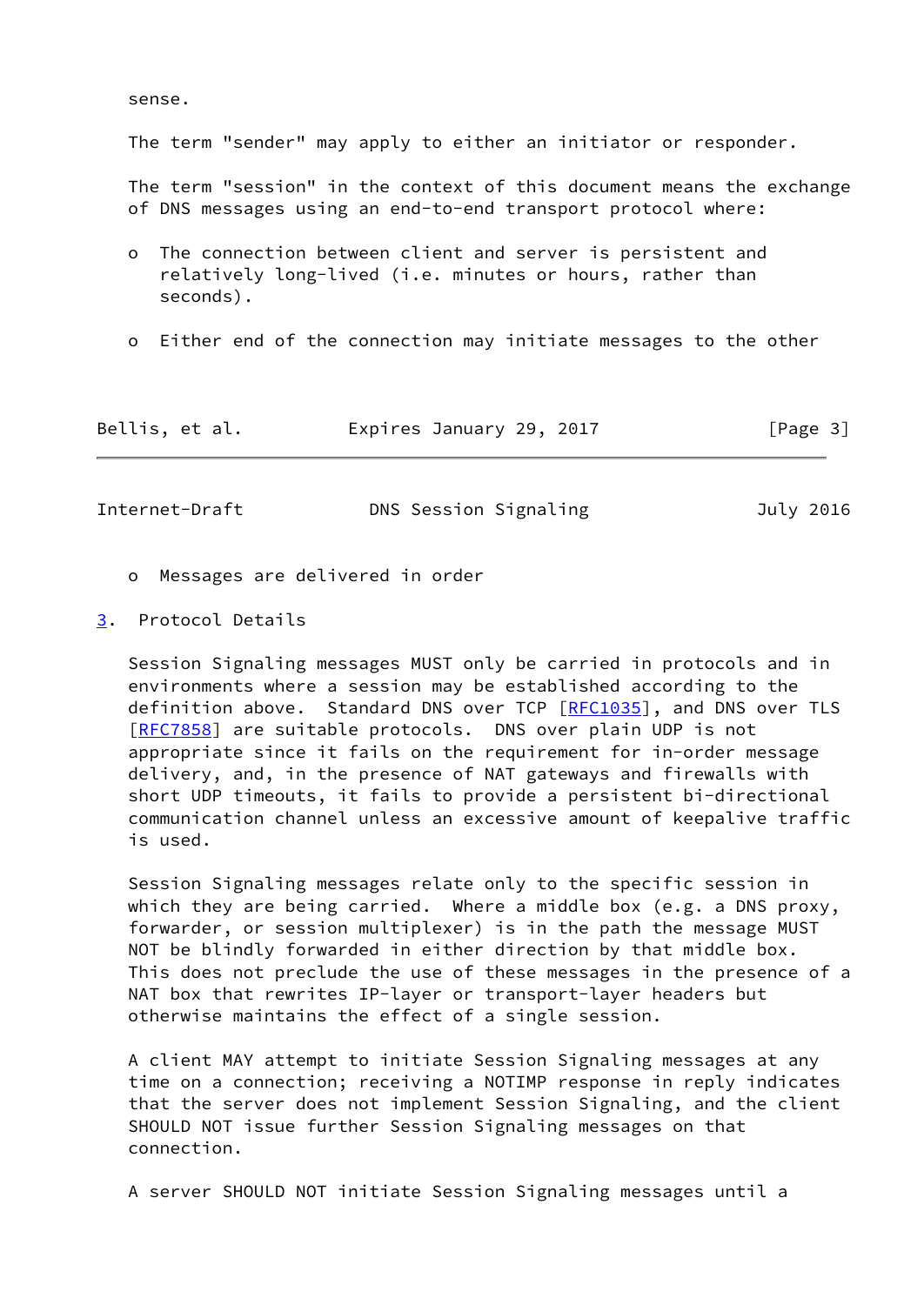client-initiated Session Signaling message is received first, unless in an environment where it is known in advance by other means that both client and server support Session Signaling. This requirement is to ensure that the clients that do not support Session Signaling do not receive unsolicited inbound Session Signaling messages that they would not know how to handle.

<span id="page-4-0"></span>[3.1](#page-4-0). Session Lifecycle

A session begins when a client makes a new connection to a server.

 The client may perform as many DNS operations as it wishes on the newly created connection. Operations SHOULD be pipelined (i.e., the client doesn't need wait for a reply before sending the next message). The server MUST act on messages in the order they are received, but responses to those messages MAY be sent out of order, if appropriate.

| Bellis, et al. | Expires January 29, 2017 | [Page 4] |
|----------------|--------------------------|----------|
|----------------|--------------------------|----------|

<span id="page-4-1"></span>Internet-Draft DNS Session Signaling July 2016

When a server implementing this specification receives a new connection from a client, it MUST begin by internally assigning an initial idle timeout of 30 seconds to that connection. At both servers and clients, the generation or reception of any complete DNS message, including DNS requests, responses, updates, or Session Signaling messages, resets the idle timer for that connection (see  $[RFC7766])$  $[RFC7766])$ .

 If, at any time during the life of the connection, half the idle timeout value (i.e., 15 seconds by default) elapses without any DNS messages being sent or received on a connection, then the connection is considered stale and the client MUST take action. When this happens the client MUST either send at least one new message to reset the idle timer - such as a Session Signaling Idle Timeout message (see  $Section 4.2.1$ ), or any other valid DNS message - or close the connection.

 If, at any time during the life of the connection, the full idle timeout value (i.e., 30 seconds by default) elapses without any DNS messages being sent or received on a connection, then the connection is considered delinquent and the server SHOULD forcibly terminate the connection. For sessions over TCP (or over TLS-over-TCP), to avoid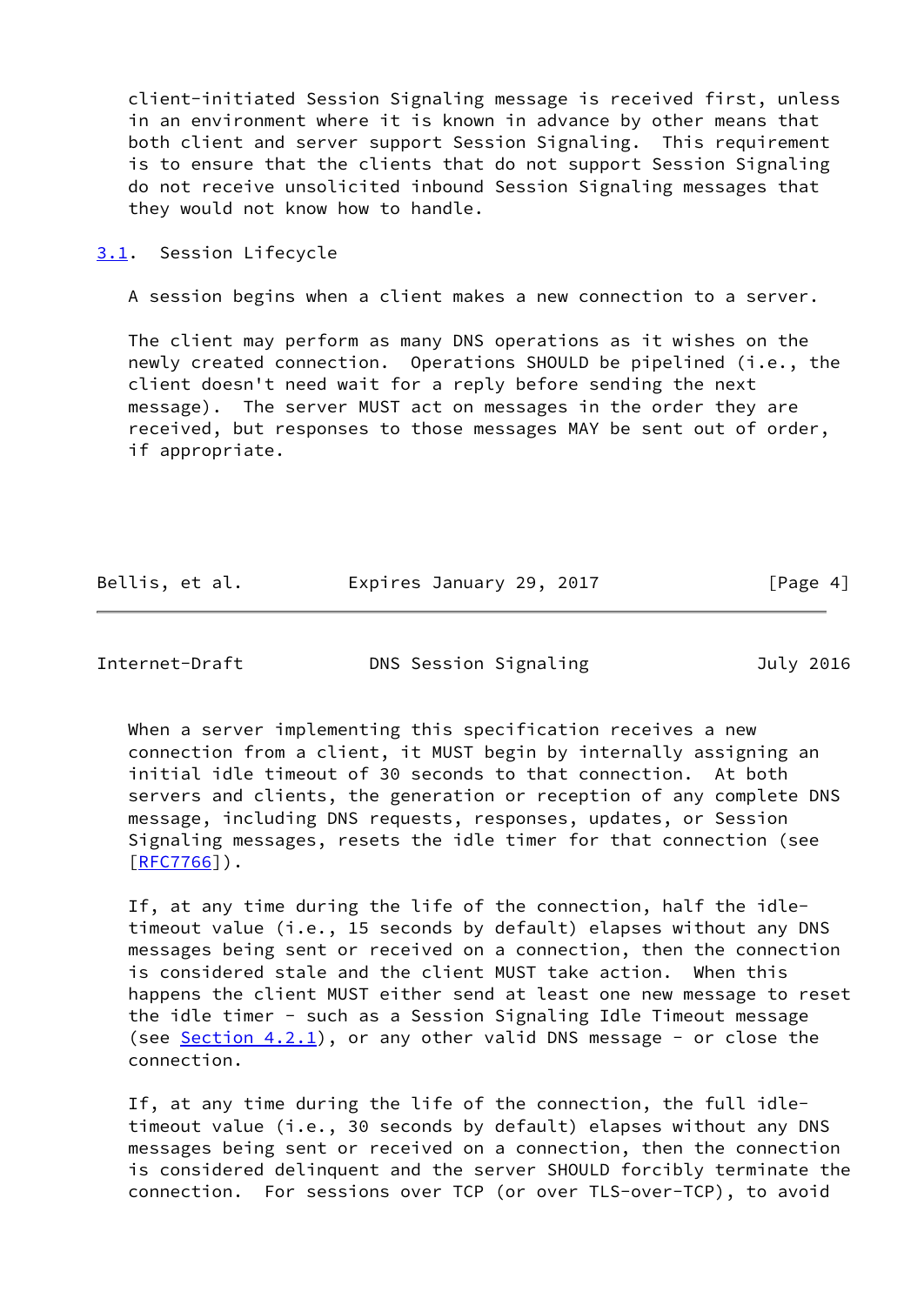the burden of having a connection in TIME-WAIT state, instead of closing the connection gracefully with a TCP FIN the server SHOULD abort the connection with a TCP RST. (In the Sockets API this is achieved by setting the SO\_LINGER option to zero before closing the socket.)

 If the client wishes to keep an idle connection open for longer than the default duration without having to send traffic every 15 seconds, then it uses the Session Signaling Idle Timeout message to request a longer idle timeout (see [Section 4.2.1](#page-8-1)).

 A client is not required to wait until half of the idle-timeout value before closing a connection. A client MAY close a connection at any time, at the client's discretion, if it has no further need for the connection at that time.

<span id="page-5-0"></span>[3.2](#page-5-0). Message Format

 A Session Signaling message begins with the first 4 octets of the standard DNS message header [\[RFC1035](https://datatracker.ietf.org/doc/pdf/rfc1035)], with the Opcode field set to the Session Signaling Opcode. A Session Signaling message does not contain the QDCOUNT, ANCOUNT, NSCOUNT and ARCOUNT fields fields used in standard DNS queries and responses. This 4-octet header is followed by a single Session Signaling TLV.

<span id="page-5-1"></span>

| Bellis, et al. |          |  |        |  | Expires January 29, 2017 |  |  |                       |  |  |  |  |  |                                                                                                                                                         | [Page 5]  |  |  |
|----------------|----------|--|--------|--|--------------------------|--|--|-----------------------|--|--|--|--|--|---------------------------------------------------------------------------------------------------------------------------------------------------------|-----------|--|--|
| Internet-Draft |          |  |        |  |                          |  |  | DNS Session Signaling |  |  |  |  |  |                                                                                                                                                         | July 2016 |  |  |
|                | $\Theta$ |  |        |  |                          |  |  |                       |  |  |  |  |  | $1 \quad 1 \quad 1$                                                                                                                                     |           |  |  |
|                |          |  |        |  |                          |  |  | MESSAGE ID            |  |  |  |  |  | +---+---+---+---+---+---+---+---+---+---+---+---+---+---+---+---+---                                                                                    |           |  |  |
|                | QR       |  | Opcode |  |                          |  |  | Z                     |  |  |  |  |  | ---+---+---+---+---+---+---+---+---+---+---+---+---+---+---+---+<br><b>RCODE</b><br>+---+---+---+---+---+---+---+---+---+---+---+---+---+---+---+---+-- |           |  |  |
|                |          |  |        |  |                          |  |  | TLV-DATA              |  |  |  |  |  | +---+---+---+---+---+---+---+---+---+---+---+---+---+---+---+---+---                                                                                    |           |  |  |

 The MESSAGE ID, QR, Opcode and RCODE fields have their usual meanings [\[RFC1035](https://datatracker.ietf.org/doc/pdf/rfc1035)].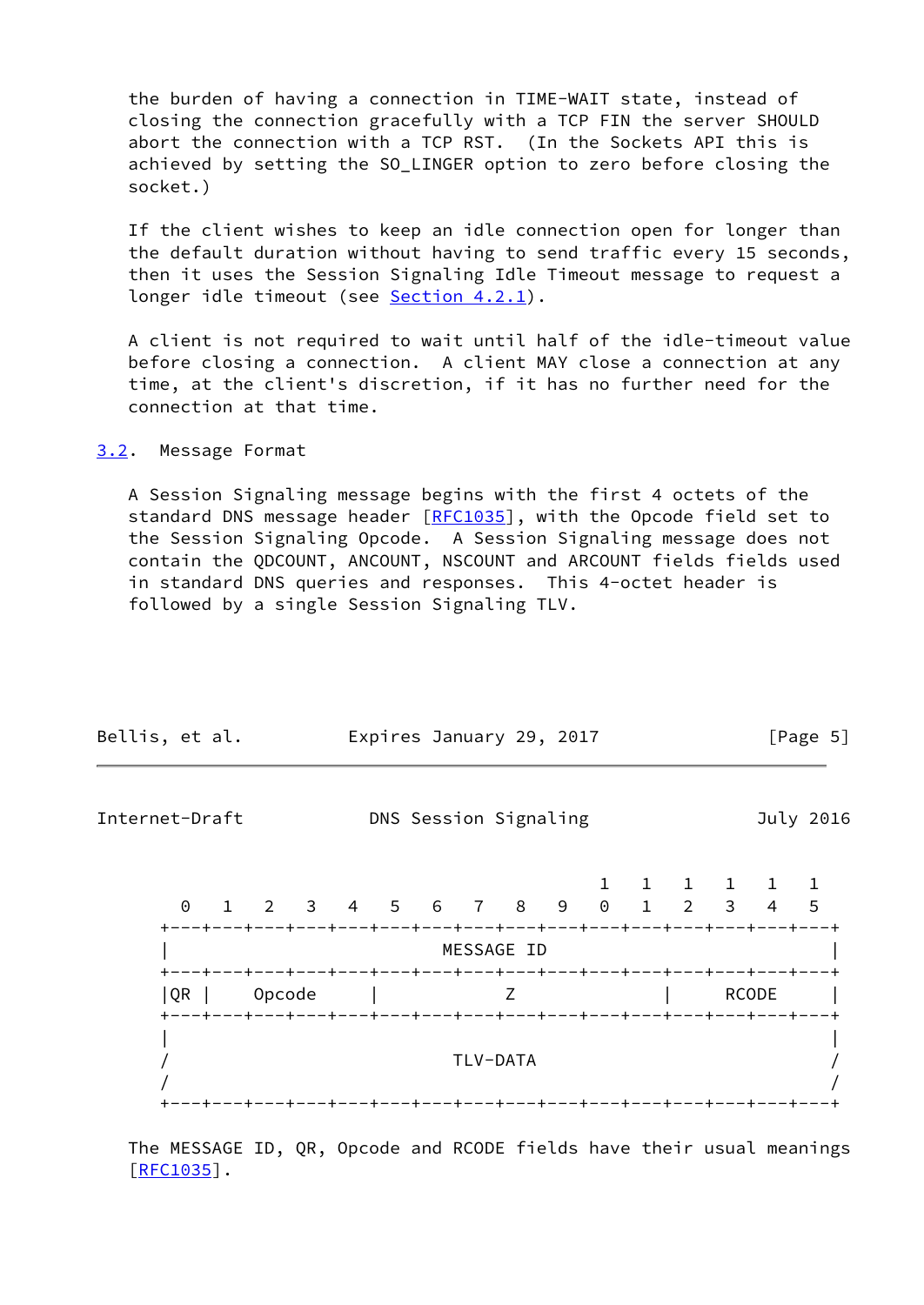The Z bits are currently unused, and SHOULD be set to zero (0) in requests and responses unless re-defined in a later specification.

<span id="page-6-0"></span>[3.3](#page-6-0). Message Handling

 On a connection between a client and server that support Session Signaling, either end may unilaterally send Session Signaling messages at any point in the lifetime of a session, and therefore either client or server may be the initiator of a message. The initiator MUST set the value of the QR bit in the DNS header to zero (0), and the responder MUST set it to one (1).

 <<TODO: Specify behaviour on receipt of a message from an initiator with the QR bit set to 1, etc.>>

 Every Session Signaling request message MUST elicit a response (which MUST have the same ID in the DNS message header as in the request).

 << RB: should the presence of a SS message create a "sequencing point", such that all pending responses must be answered? SC: I do not believe so. We can define an explicit SS "sequencing point" opcode for this if necessary. >>

 The RCODE value in a response uses a subset of the standard (non extended) RCODE values from the IANA DNS RCODEs registry, interpreted as follows:

Bellis, et al. Expires January 29, 2017 [Page 6]

<span id="page-6-1"></span>

Internet-Draft DNS Session Signaling July 2016

| ------+----------+- | Code   Mnemonic   Description            |  |
|---------------------|------------------------------------------|--|
|                     | 0   NOERROR   TLV processed successfully |  |
|                     | 1   FORMERR   TLV format error           |  |
| NOTIMP              | Session Signaling not supported          |  |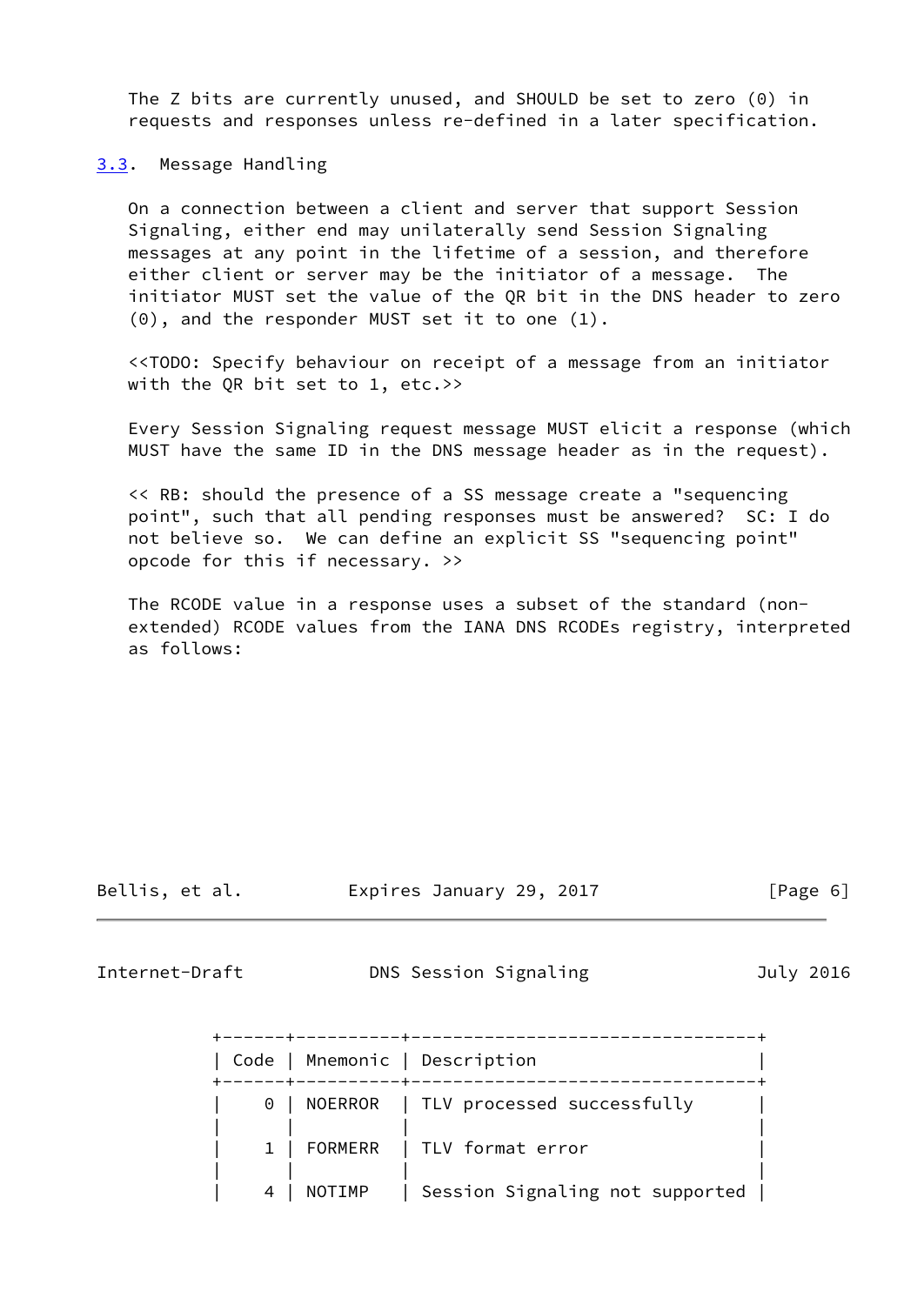| | | | | 5 | REFUSED | TLV declined for policy reasons | +------+----------+---------------------------------+

# <span id="page-7-0"></span>[3.4](#page-7-0). TLV Format

| ——+<br>---+-<br>-+-<br>-+-<br>-+<br>-+<br>--+-<br>-+-<br>-+-<br>-+<br>-+-<br>SSOP-TYPE<br>┿<br>SSOP-LENGTH<br>--+---+-<br>+−<br>SSOP-DATA | $\Theta$ | $\mathbf{1}$ | 2 3 4 5 6 7 8 9 0 |  |  |  | $\overline{1}$ | 2 | $\mathbf{1}$<br>$\overline{\mathbf{3}}$ | 4 | 5 |
|-------------------------------------------------------------------------------------------------------------------------------------------|----------|--------------|-------------------|--|--|--|----------------|---|-----------------------------------------|---|---|
|                                                                                                                                           |          |              |                   |  |  |  |                |   |                                         |   |   |
|                                                                                                                                           |          |              |                   |  |  |  |                |   |                                         |   |   |
|                                                                                                                                           |          |              |                   |  |  |  |                |   |                                         |   |   |

 SSOP-TYPE: A 16 bit field in network order giving the type of the current Session Signaling TLV per the IANA DNS Session Signaling Type Codes Registry.

 << SC: I changed SESSION-TYPE to SSOP-TYPE because to me SESSION-TYPE read as "type of session" which it is not. It is Session Signaling Operation Type, Session Signaling Operation Length, Session Signaling Operation Data. >>

 SSOP-LENGTH: A 16 bit field in network order giving the size in octets of SSOP-DATA.

SSOP-DATA: Type-code specific.

<span id="page-7-1"></span>[4](#page-7-1). Mandatory TLVs

<span id="page-7-2"></span>[4.1](#page-7-2). Session Management Support TLVs

|  | Bellis, et al. | Expires January 29, 2017 | [Page 7] |
|--|----------------|--------------------------|----------|
|--|----------------|--------------------------|----------|

<span id="page-7-4"></span>

| Internet-Draft | DNS Session Signaling | July 2016 |
|----------------|-----------------------|-----------|
|                |                       |           |

<span id="page-7-3"></span>[4.1.1](#page-7-3). "Not Implemented"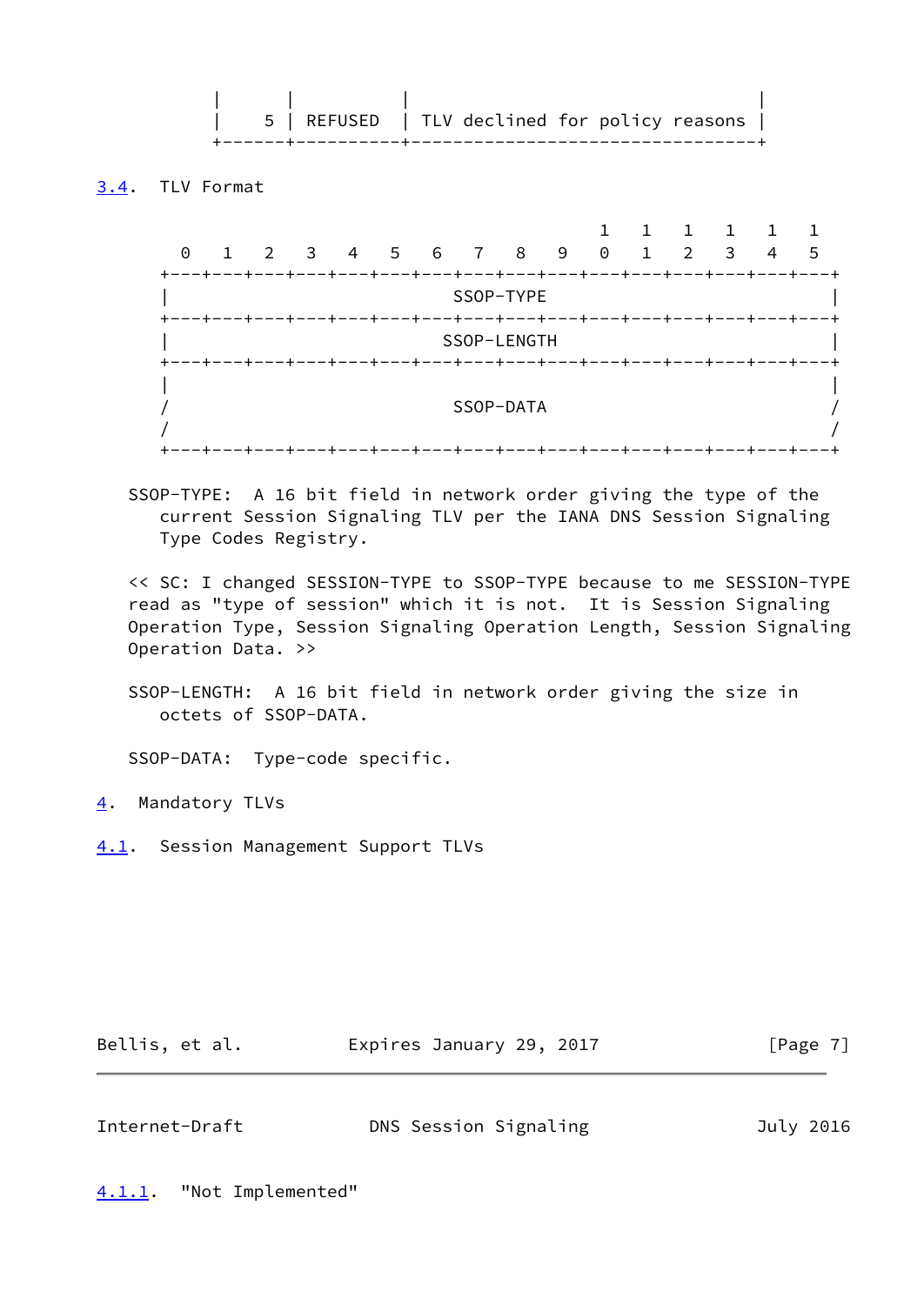Since the "NOTIMP" RCODE in the DNS message header is used to indicate lack of support for the Session Signaling Opcode itself, a different mechanism is used to indicate lack of support of a specific SSOP-TYPE. If a server that supports Session Signaling receives a Session Signaling query message (QR bit zero) with an SSOP-TYPE it does not support, it returns a response message (QR bit one) containing a single Session Signaling SSOP-NOTIMP TLV (0). The MESSAGE ID in the message header serves to tell the client which of its requests was not understood.

The SSOP-NOTIMP TLV has no SSOP-DATA.

#### <span id="page-8-0"></span>[4.2](#page-8-0). Session Management TLVs

#### <span id="page-8-1"></span>[4.2.1](#page-8-1). Idle Timeout

 The Idle Timeout TLV (1) is be used by a client to reset a connection's idle timer, and at the same time to request what the idle timeout should be from this point forward in the connection.

 The Idle Timeout TLV also MAY be initiated by a server, to unilaterally inform the client of a new idle timeout this point forward in this connection.

 It is not required that the Idle Timeout TLV be used in every session. While many Session Signaling operations (such as DNS Push Notifications  $[I-D.iett-dnssd-push]$  will be used in conjunction with a long-lived connection, this is not required, and in some cases the default 30-second timeout may be perfectly appropriate.

The SSOP-DATA for the the Idle Timeout TLV is as follows:

|  |  |                                 |  |  |              |  | 1 1 1 1 1 1 |  |                                                                    |
|--|--|---------------------------------|--|--|--------------|--|-------------|--|--------------------------------------------------------------------|
|  |  | 0 1 2 3 4 5 6 7 8 9 0 1 2 3 4 5 |  |  |              |  |             |  |                                                                    |
|  |  |                                 |  |  |              |  |             |  | +---+---+---+---+---+---+---+---+---+---+---+---+---+---+---+---+- |
|  |  |                                 |  |  | IDLE TIMEOUT |  |             |  |                                                                    |
|  |  |                                 |  |  |              |  |             |  | +---+---+---+---+---+---+---+---+---+---+---+---+---+---+---+---+- |

 IDLE TIMEOUT: the idle timeout for the current session, specified as a 16 bit word in network order in units of 100 milliseconds. This is the timeout at which the server will forcibly terminate the connection with a TCP RST (or equivalent for other protocols); after half this interval the client MUST take action to either preserve the connection, or close it if it is no longer needed.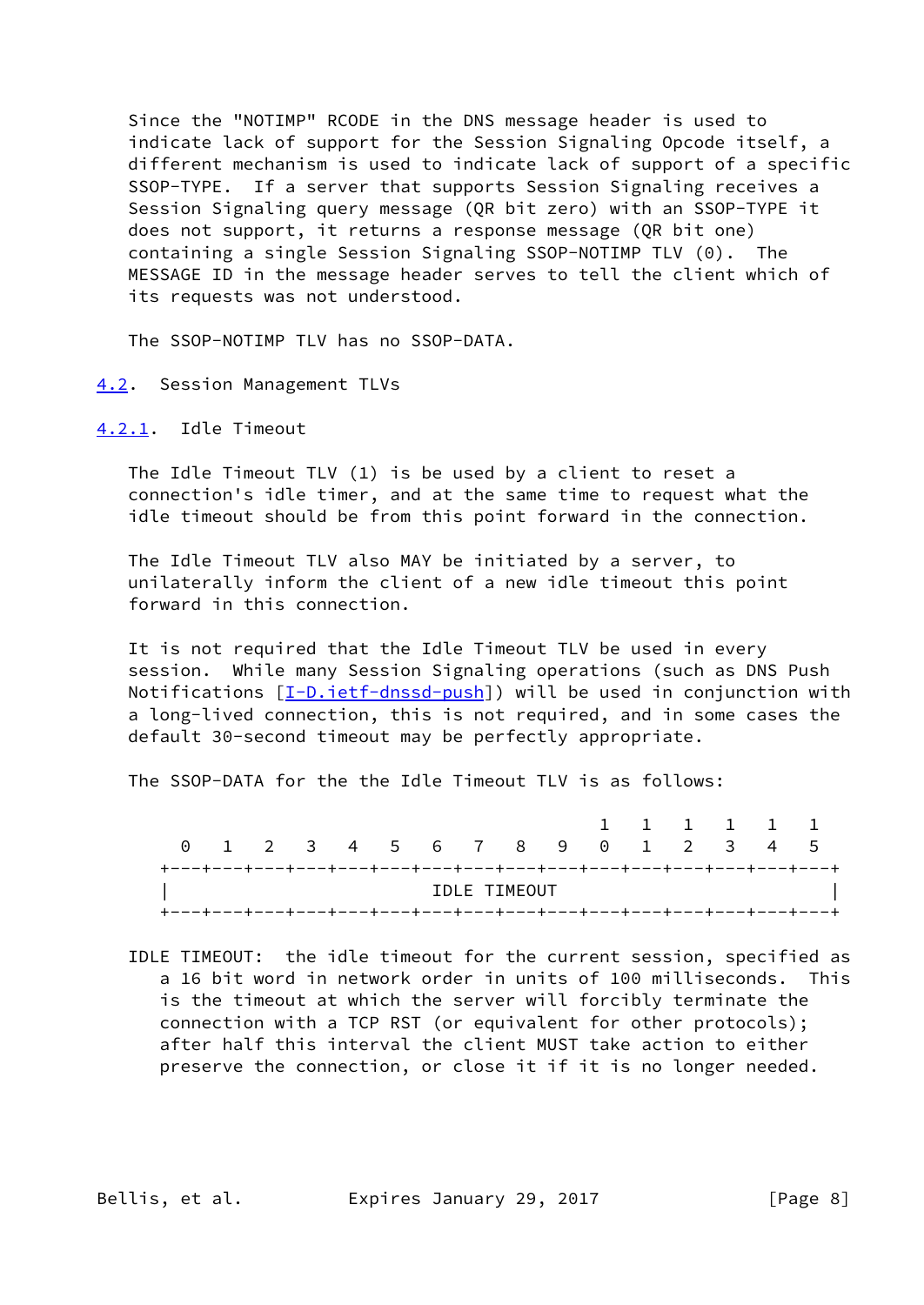<span id="page-9-1"></span> In a client-initiated Session Signaling Idle Timeout message, the IDLE TIMEOUT contains the client's requested value for the idle timeout.

 In a server response to a client-initiated message, the IDLE TIMEOUT contains the server's chosen value for the idle timeout, which the client MUST respect. This is modeled after the DHCP protocol, where the client requests a certain lease lifetime, but the server is the ultimate authority for deciding what lease lifetime is actually granted.

 In a server-initiated Session Signaling Idle Timeout message, the IDLE TIMEOUT unilaterally informs the client of the new idle timeout this point forward in this connection.

 In a client response to a server-initiated message, there is no SSOP- DATA. SSOP-LENGTH is zero.

<<TODO: Specify the behaviour when a server sends a 0 IDLE TIMEOUT.>>

 The Idle Timeout TLV (3) has similar intent to the EDNS TCP Keepalive Option [\[RFC7828](https://datatracker.ietf.org/doc/pdf/rfc7828)]. A client/server pair that supports Session Signaling MUST NOT use the EDNS TCP KeepAlive option within any message once bi-directional Session Signaling support has been confirmed.

 << SC: And if client or server does use EDNS TCP Keepalive, then other end should... close connection? Silently ignore? >>

### <span id="page-9-0"></span>[4.2.2](#page-9-0). Terminate Session

 There may be rare cases where a server is overloaded and wishes to shed load. If the server simply closes connections, the likely behaviour of clients is to detect this as a network failure, and reconnect.

 To avoid this reconnection implosion, the server sends a Terminate Session TLV (2) to inform the client of the overload situation. After sending a Terminate Session TLV the server MUST NOT send any further messages on the connection.

The Terminate Session TLV (2) MUST NOT be initiated by a client.

 <<TODO: Specify behaviour if the Terminate Session TLV is initiated by a client.>>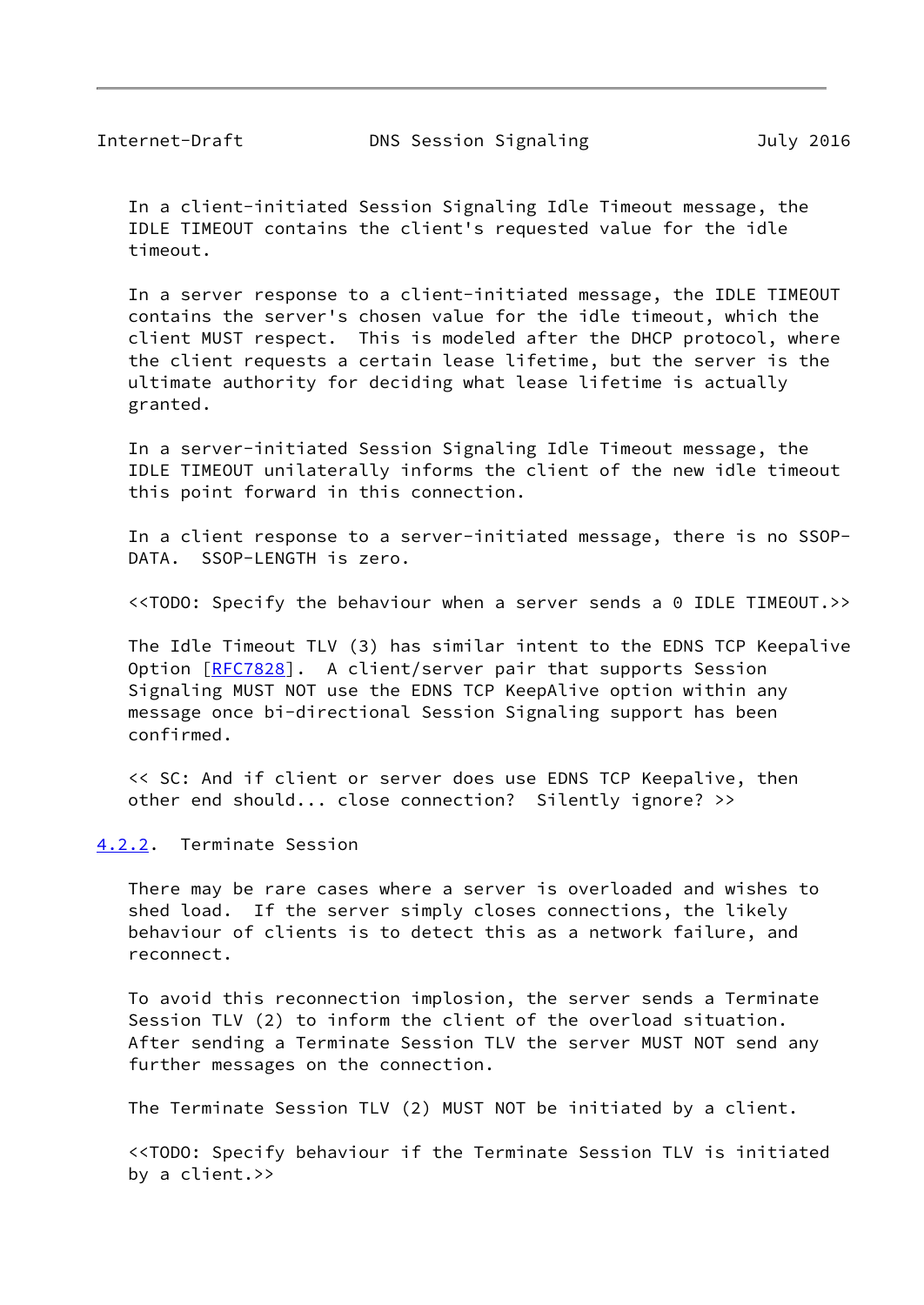<span id="page-10-1"></span>Internet-Draft **DNS Session Signaling 1998** July 2016

 Upon receipt of the Terminate Session TLV (2) the client MUST make note of the reconnect delay for this server, and then immediately close the connection.

The SSOP-DATA is as follows:

|                                                                       | 0 1 2 3 4 5 6 7 8 9 0 1 2 3 4 5 |  |                 |  |  |  |  |  |
|-----------------------------------------------------------------------|---------------------------------|--|-----------------|--|--|--|--|--|
| +---+---+---+---+---+---+---+---+---+---+---+---+---+---+---+---+---+ |                                 |  |                 |  |  |  |  |  |
|                                                                       |                                 |  | RECONNECT DELAY |  |  |  |  |  |

 RECONNECT DELAY: a time value, specified as a 16 bit word in network order in units of 100 milliseconds, within which the client MUST NOT establish a new session to the current server.

 The RECOMMENDED value is 10 seconds. << RB: text required here about default values for load balancers, etc >>

<span id="page-10-0"></span>[5](#page-10-0). IANA Considerations

<span id="page-10-2"></span>[5.1](#page-10-2). DNS Session Signaling Opcode Registration

 IANA are directed to assign the value TBD for the Session Signaling Opcode in the DNS OpCodes Registry.

<span id="page-10-3"></span>[5.2](#page-10-3). DNS Session Signaling Type Codes Registry

 IANA are directed to create the DNS Session Signaling Type Codes Registry, with initial values as follows: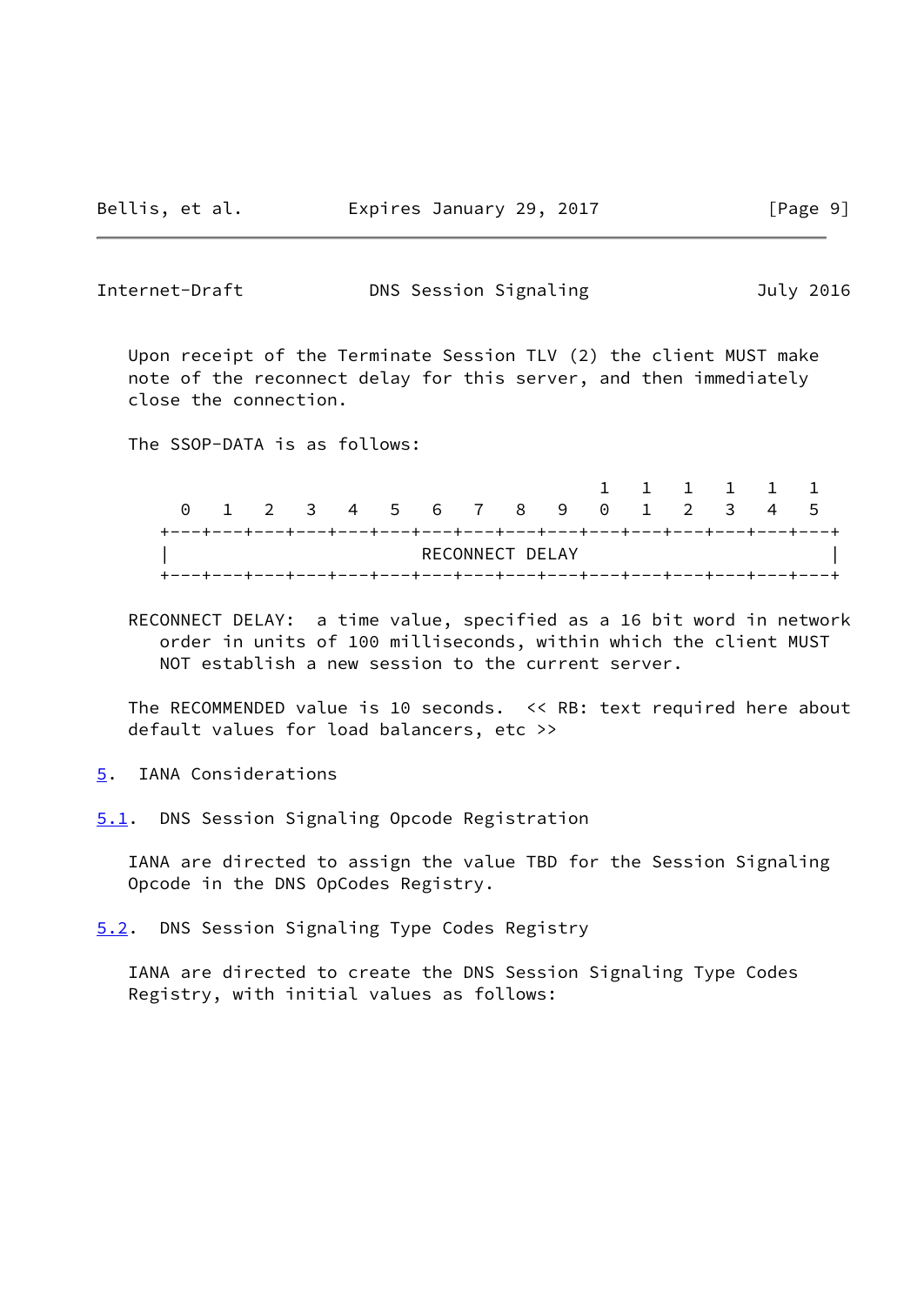| Bellis, et al. |  | Expires January 29, 2017 |  | [Page 10] |
|----------------|--|--------------------------|--|-----------|
|----------------|--|--------------------------|--|-----------|

<span id="page-11-1"></span>

Internet-Draft **DNS Session Signaling** July 2016

 +-----------+--------------------------------+----------+-----------+ | Type | Name | Status | Reference | +-----------+--------------------------------+----------+-----------+ 0 | SSOP-NOTIMP | Standard | RFC-TBD1 | | | | | 1 | SSOP-Keepalive | Standard | RFC-TBD1 | | | | | 2 | SSOP-Terminate | Standard | RFC-TBD1 | | | | | 3 - 63 | Unassigned, reserved for | session management TLVs | | | | |  $64 - |$  Unassigned | 63487 | | | | | | | | |  $63488 - |$  Reserved for local / 64511 | experimental use | | | | |  $64512 - |$  Reserved for future expansion | 65535 | | | | +-----------+--------------------------------+----------+-----------+

 Registration of additional Session Signaling Type Codes requires Expert Review. << RB: definition of process required? >>

# <span id="page-11-0"></span>[6](#page-11-0). Security Considerations

 If this mechanism is to be used with DNS over TLS, then these messages are subject to the same constraints as any other DNS over TLS messages and MUST NOT be sent in the clear before the TLS session is established.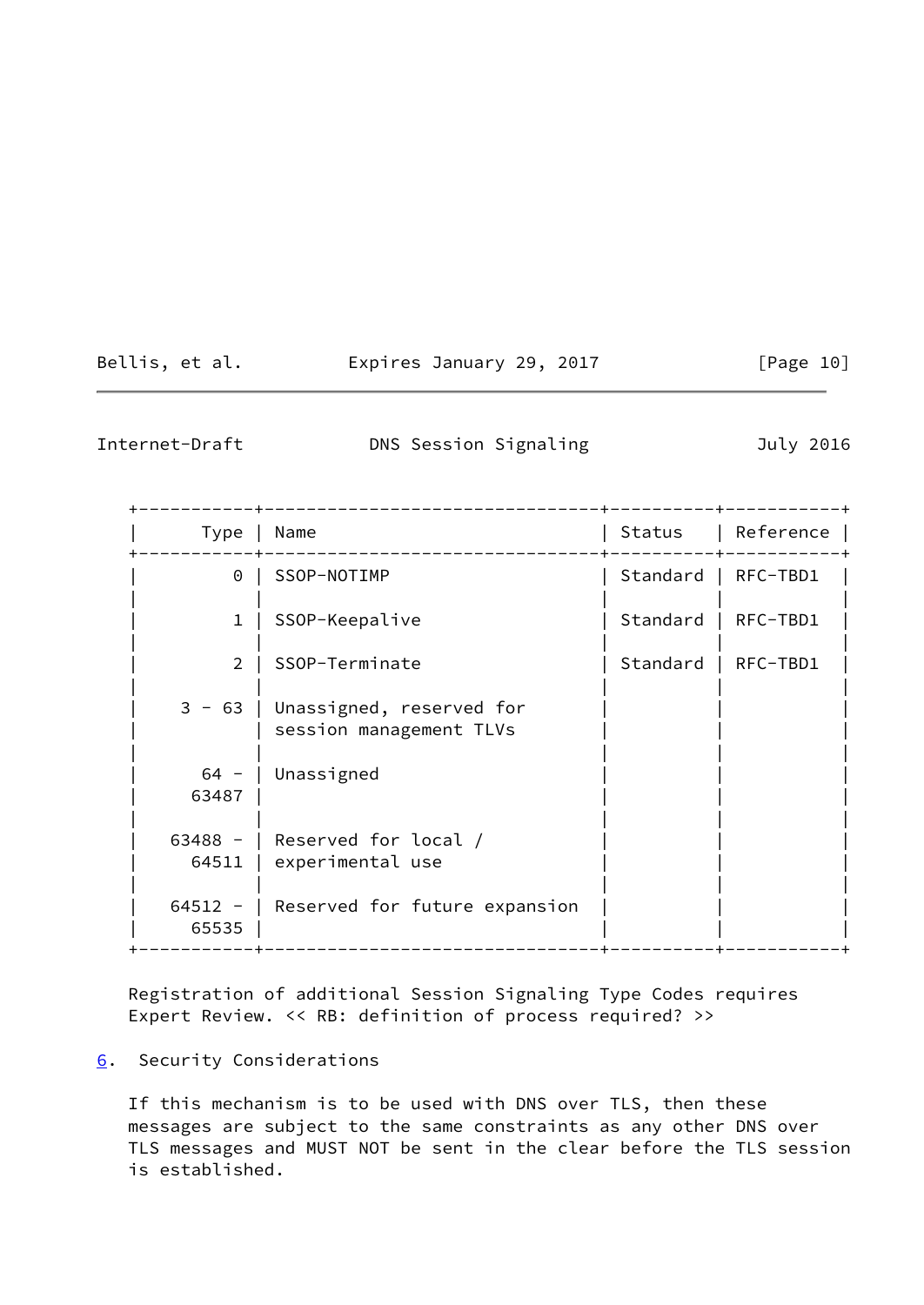# <span id="page-12-0"></span>[7](#page-12-0). Acknowledgements

TBW

- <span id="page-12-1"></span>[8](#page-12-1). References
- <span id="page-12-2"></span>[8.1](#page-12-2). Normative References
	- [RFC1035] Mockapetris, P., "Domain names implementation and specification", STD 13, [RFC 1035,](https://datatracker.ietf.org/doc/pdf/rfc1035) DOI 10.17487/RFC1035, November 1987, <<http://www.rfc-editor.org/info/rfc1035>>.

 [RFC2119] Bradner, S., "Key words for use in RFCs to Indicate Requirement Levels", [BCP 14](https://datatracker.ietf.org/doc/pdf/bcp14), [RFC 2119](https://datatracker.ietf.org/doc/pdf/rfc2119), DOI 10.17487/ [RFC2119](https://datatracker.ietf.org/doc/pdf/rfc2119), March 1997, <<http://www.rfc-editor.org/info/rfc2119>>.

| Bellis, et al. | Expires January 29, 2017 | [Page 11] |
|----------------|--------------------------|-----------|
|                |                          |           |

<span id="page-12-4"></span>Internet-Draft **DNS** Session Signaling **DRS** July 2016

- [RFC6891] Damas, J., Graff, M., and P. Vixie, "Extension Mechanisms for DNS (EDNS(0))", STD 75, [RFC 6891,](https://datatracker.ietf.org/doc/pdf/rfc6891) DOI 10.17487/ [RFC6891](https://datatracker.ietf.org/doc/pdf/rfc6891), April 2013, <<http://www.rfc-editor.org/info/rfc6891>>.
- [RFC7766] Dickinson, J., Dickinson, S., Bellis, R., Mankin, A., and D. Wessels, "DNS Transport over TCP - Implementation Requirements", [RFC 7766](https://datatracker.ietf.org/doc/pdf/rfc7766), DOI 10.17487/RFC7766, March 2016, <<http://www.rfc-editor.org/info/rfc7766>>.
- [RFC7828] Wouters, P., Abley, J., Dickinson, S., and R. Bellis, "The edns-tcp-keepalive EDNS0 Option", [RFC 7828](https://datatracker.ietf.org/doc/pdf/rfc7828), DOI 10.17487/ [RFC7828](https://datatracker.ietf.org/doc/pdf/rfc7828), April 2016, <<http://www.rfc-editor.org/info/rfc7828>>.

<span id="page-12-3"></span>[8.2](#page-12-3). Informative References

<span id="page-12-5"></span> [I-D.ietf-dnssd-push] Pusateri, T. and S. Cheshire, "DNS Push Notifications", [draft-ietf-dnssd-push-08](https://datatracker.ietf.org/doc/pdf/draft-ietf-dnssd-push-08) (work in progress), July 2016.

 [RFC7858] Hu, Z., Zhu, L., Heidemann, J., Mankin, A., Wessels, D., and P. Hoffman, "Specification for DNS over Transport Layer Security (TLS)", [RFC 7858](https://datatracker.ietf.org/doc/pdf/rfc7858), DOI 10.17487/RFC7858, May 2016, [<http://www.rfc-editor.org/info/rfc7858](http://www.rfc-editor.org/info/rfc7858)>.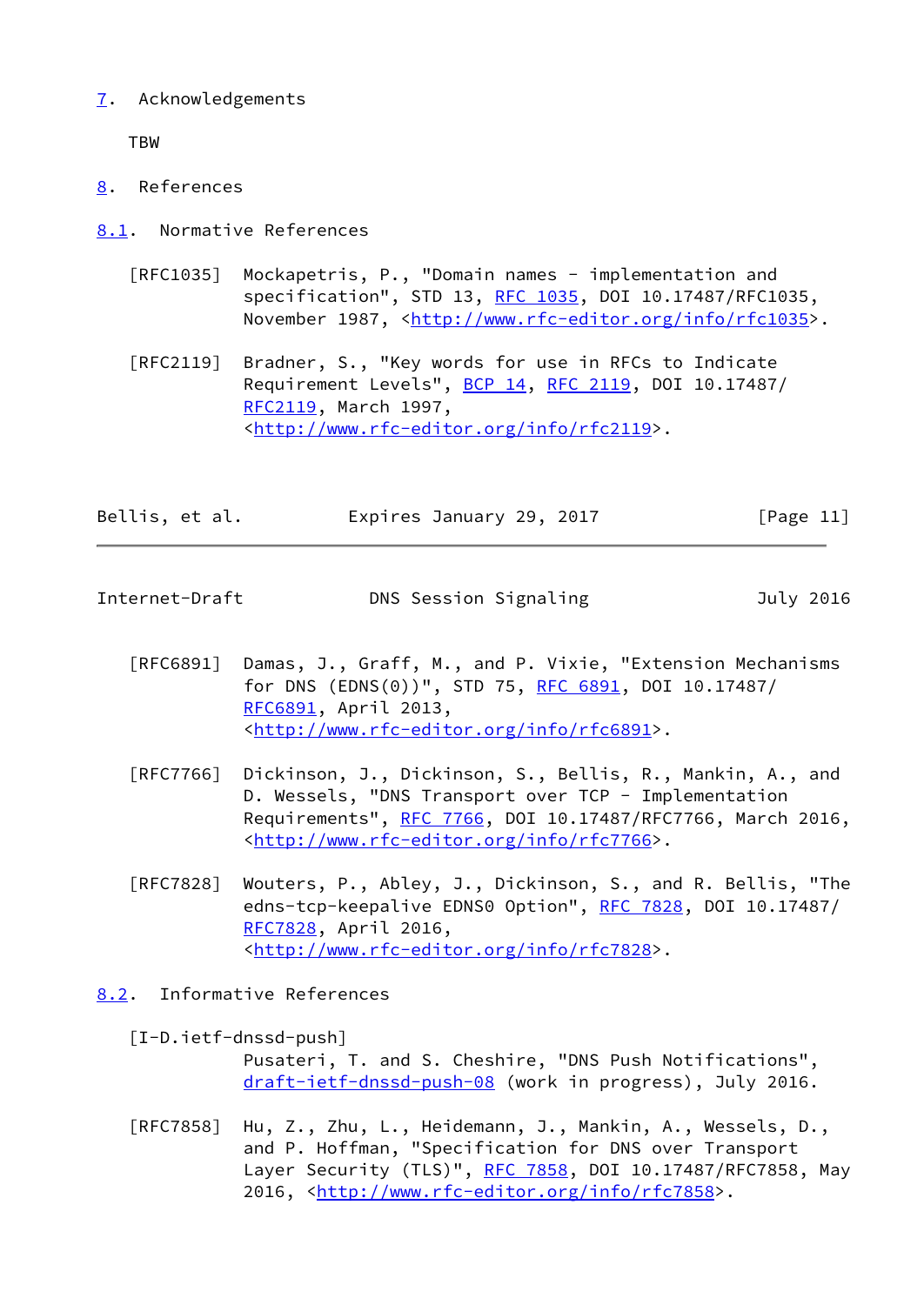Authors' Addresses Ray Bellis Internet Systems Consortium, Inc. 950 Charter Street Redwood City CA 94063 USA Phone: +1 650 423 1200 Email: ray@isc.org Stuart Cheshire Apple Inc. 1 Infinite Loop Cupertino CA 95014 USA Phone: +1 408 974 3207 Email: cheshire@apple.com

| Bellis, et al.                                                                                                                                           | Expires January 29, 2017 | [Page 12] |
|----------------------------------------------------------------------------------------------------------------------------------------------------------|--------------------------|-----------|
| Internet-Draft                                                                                                                                           | DNS Session Signaling    | July 2016 |
| John Dickinson<br>Sinodun Internet Technologies<br>Magadalen Centre<br>Oxford Science Park<br>Oxford OX4 4GA<br>United Kingdom<br>Email: jad@sinodun.com |                          |           |
| Sara Dickinson<br>Sinodun Internet Technologies<br>Magadalen Centre<br>Oxford Science Park<br>Oxford OX4 4GA<br>United Kingdom                           |                          |           |
| Email: sara@sinodun.com                                                                                                                                  |                          |           |